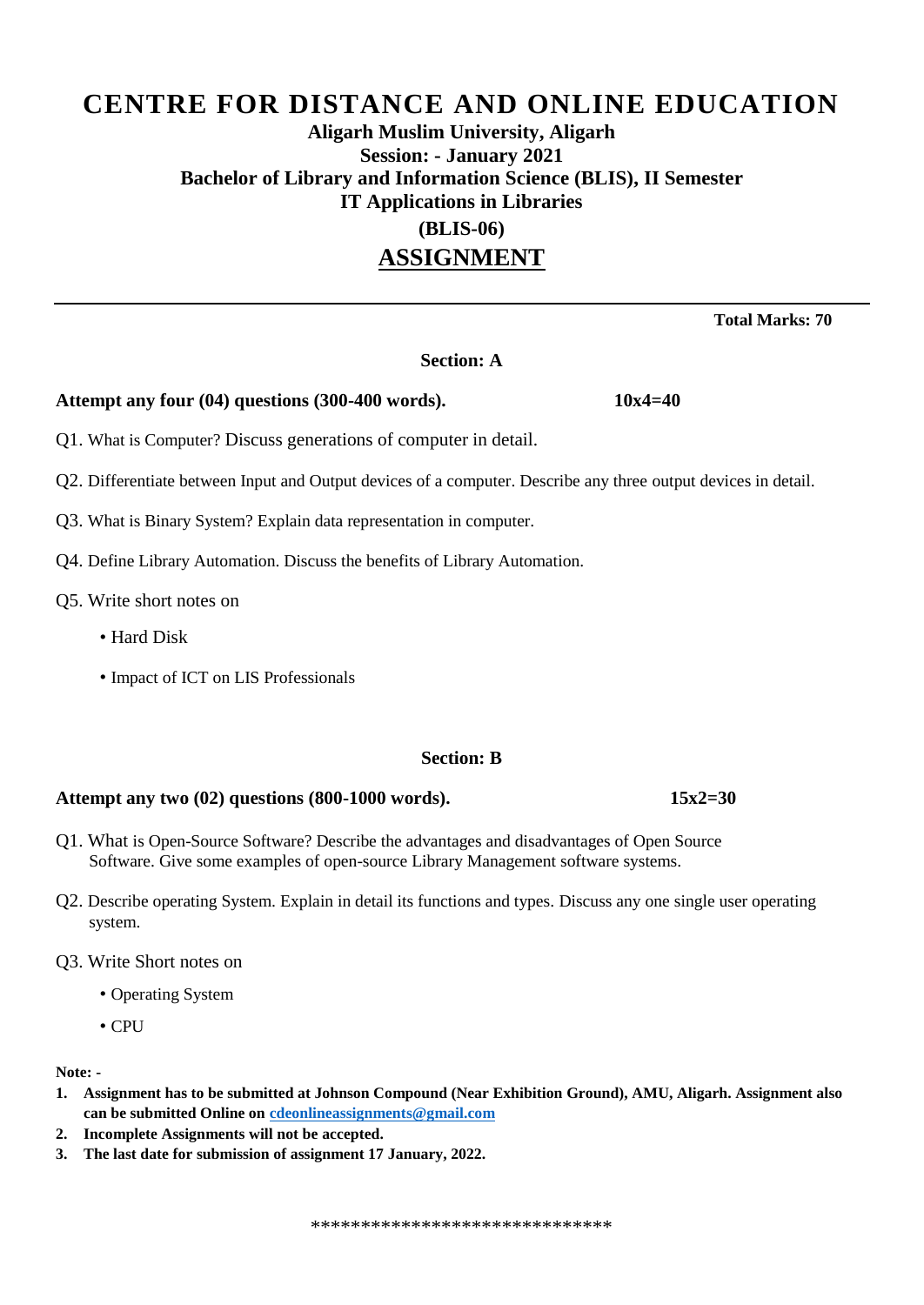## **Aligarh Muslim University, Aligarh Session: - January 2021 Bachelor of Library and Information Science (BLIS), II Semester Reference and Information Sources**

**(BLIS-07)** 

## **ASSIGNMENT**

#### **Section: A**

#### **Attempt any four (04) questions (300-400 words). 10x4=40**

Q1. What are Information Sources? Explain in detail documentary sources of information.

- Q2. Give a detailed account of BiographicalSources of Information with examples.
- Q3. Define National Bibliography. Discuss the evaluation criteria of Indian National Bibliography.

Q4. Write short notes on.

- Dewey's Book Selection Principle
- Ranganathan's Book Selection Principle
- Q5. Discuss the evaluation criteria of Encyclopedia Americana and Encyclopedia Britannica.

#### **Section: B**

#### **Attempt any two (02) questions (800-1000 words). 15x2=30**

- Q1. Describe Reference Sources? Explain in detail different types of reference sources.
- Q2. What are Geographical sources? Enumerate different types of Geographical sources with examples.
- Q3. Write Short notes on
	- Encyclopedia Americana
	- Bibliographical Control

**Note:-**

- **1. Assignment has to be submitted at Johnson Compound (Near Exhibition Ground), AMU, Aligarh. Assignment also can be submitted Online o[n cdeonlineassignments@gmail.com](mailto:cdeonlineassignments@gmail.com)**
- **2. Incomplete Assignments will not be accepted.**
- **3. The last date for submission of assignment 17 January, 2022.**

 **Total Marks: 70**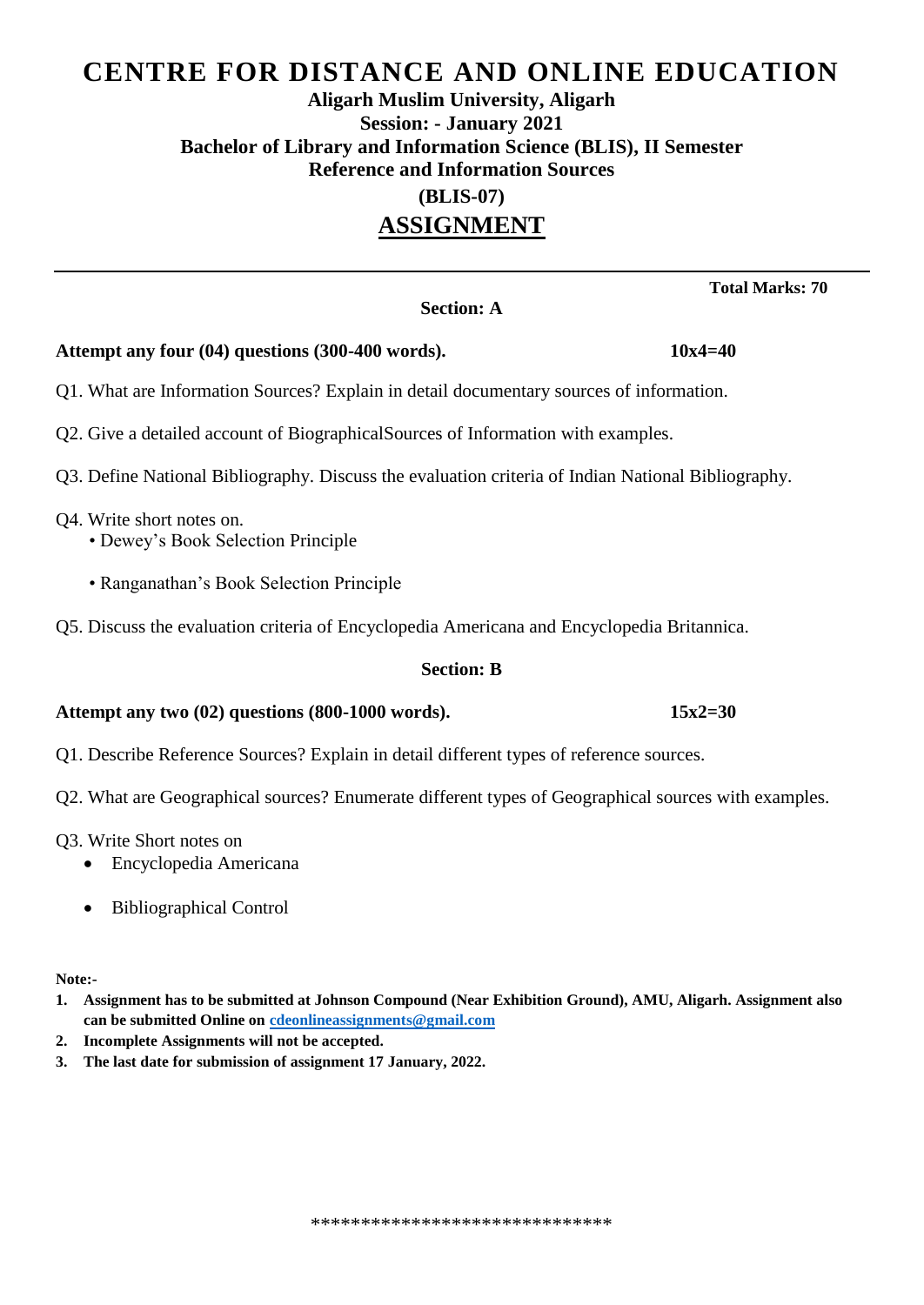## **Aligarh Muslim University, Aligarh Session: - January 2021 Bachelor of Library and Information Science (BLIS), II Semester Information Services (BLIS-08)**

## **ASSIGNMENT**

#### **Section: A**

#### **Attempt any four (04) questions (300-400 words). 10x4=40**

- Q1. Discuss the approaches or viewpoints of need of the users.
- Q2. Define Reference Service. Discuss in detail the concepts of reference service given by different authors.
- Q3. Define Literature Search and its need. Enumerate the different steps involved in literaturesearch.
- Q4. Discuss different types of Documentation and Information Centres with examples.

Q5. Write short notes on.

- ADONIS
- Grogan's Eight Step Method

#### **Section: B**

#### **Attempt any two (02) questions (800-1000 words). 15x2=30**

- Q1. What do you understand by CAS and SDI? Discuss the steps involved in providing SDI.
- Q2. Give a detailed account of Document Delivery Service and its efficiency. Describe Document Delivery Service of INSDOC.
- Q3. Write short notes on
	- Pro-Quest and Right Pages/Science Direct
	- Indexing and Abstracting Databases

**Note: -**

- **1. Assignment has to be submitted at Johnson Compound (Near Exhibition Ground), AMU, Aligarh. Assignment also can be submitted Online o[n cdeonlineassignments@gmail.com](mailto:cdeonlineassignments@gmail.com)**
- **2. Incomplete Assignments will not be accepted.**
- **3. The last date for submission of assignment 17 January, 2022.**

 **Total Marks: 70**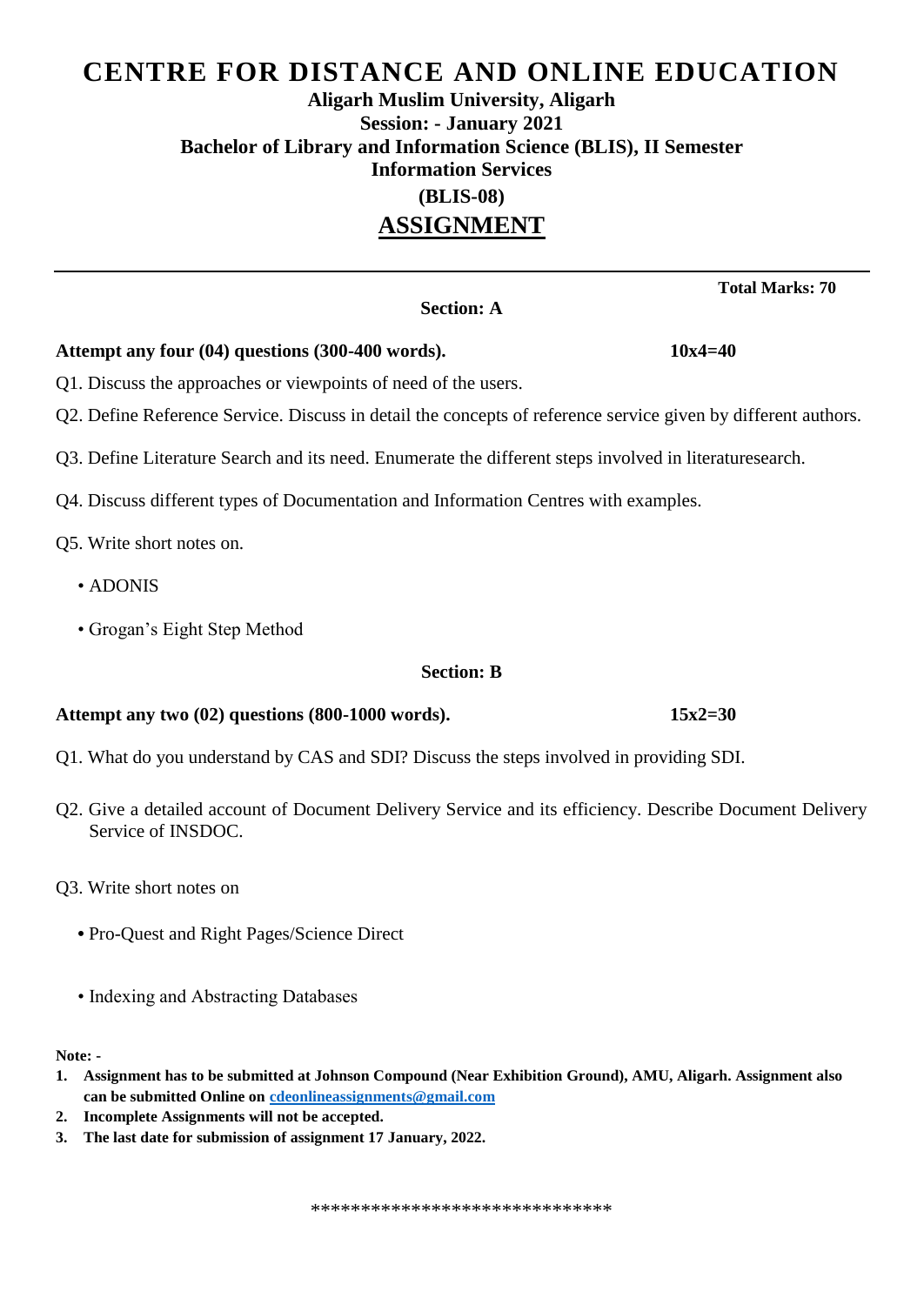## **Aligarh Muslim University, Aligarh Session: - January 2021 Bachelor of Library and Information Science (BLIS), II Semester Library Cataloguing Theory (BLIS-09)**

## **ASSIGNMENT**

**Section: A**

# **Attempt any four (04) questions (300-400 words). 10x4=40** Q1. Define Library catalogue and its need. Describe the objectives of Library catalogue given by Charles Ammi Cutter. Q2. Describe various physical forms of Library Catalogue in detail. Q3. Describe levels of description in AACR 2 in detail. Q4. Write a note on recent trends in Library Cataloguing. Q5. Write short notes on

- MARC
- ISBD

#### **Section: B**

#### **Attempt any two (02) questions (800-1000 words). 15x2=30**

- Q1. Describe various concepts of subject headings given in Sears List of Subject Heading.
- Q2. Give a detailed account of Common Communication Format (CCF).
- Q3. Write short notes on
- Dictionary Catalogue
- Classified Catalogue

**Note: -**

- **1. Assignment has to be submitted at Johnson Compound (Near Exhibition Ground), AMU, Aligarh. Assignment also can be submitted Online o[n cdeonlineassignments@gmail.com](mailto:cdeonlineassignments@gmail.com)**
- **2. Incomplete Assignments will not be accepted.**
- **3. The last date for submission of assignment 17 January, 2022.**

 **Total Marks: 70**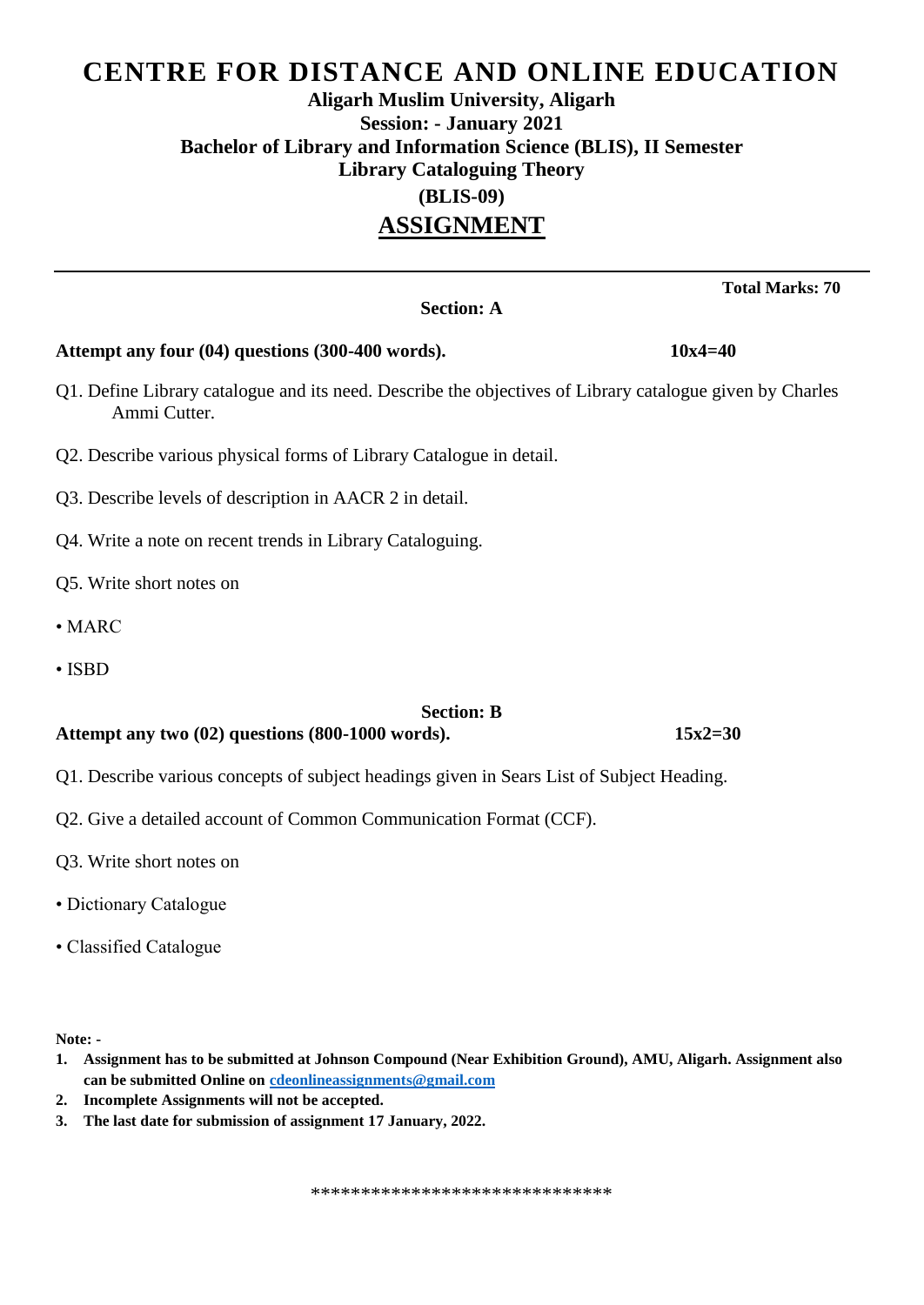## **Aligarh Muslim University, Aligarh Session: - January 2021 Bachelor of Library and Information Science (BLIS), II Semester Library Cataloguing (Practical) AACR II and CCC (BLIS-10)**

## **ASSIGNMENT**

 **Total Marks: 70**

- Catalogue any **Three** of the following titles according to **AACR2** and any **Two** titles according to**CCC**
- All questions carry equal marks.

#### **Document No. 1**

Bracebridge Hall Or The Humourist A Medley By Geoffrey Crayon Edited by Herbet F. Smith AMS Press New York 1973

### **Other Information:**

| <b>Call Number</b>      | 813.2/IRV                                                                                                                              |
|-------------------------|----------------------------------------------------------------------------------------------------------------------------------------|
| <b>Accession Number</b> | 3014                                                                                                                                   |
| <b>Pages</b>            | 561                                                                                                                                    |
| <b>Size</b>             | 19 cm                                                                                                                                  |
| <b>ISBN</b>             | $0-40403514-0$                                                                                                                         |
| <b>Note</b>             | Geoffrey Crayon is one of the pseudonyms of Washington Irving. He has<br>written under two more Pseudonyms i.e., Jonathan Oldstyle and |
|                         | Lannaelot Wagstaffe. However, author is identified in later edition of his                                                             |
|                         | work by his real name.                                                                                                                 |

#### **Document No. 2**

### A Gift of a Cow

#### A translation of the Hindi novel

#### By

#### Prem Chand

Translated by Samuel Anderson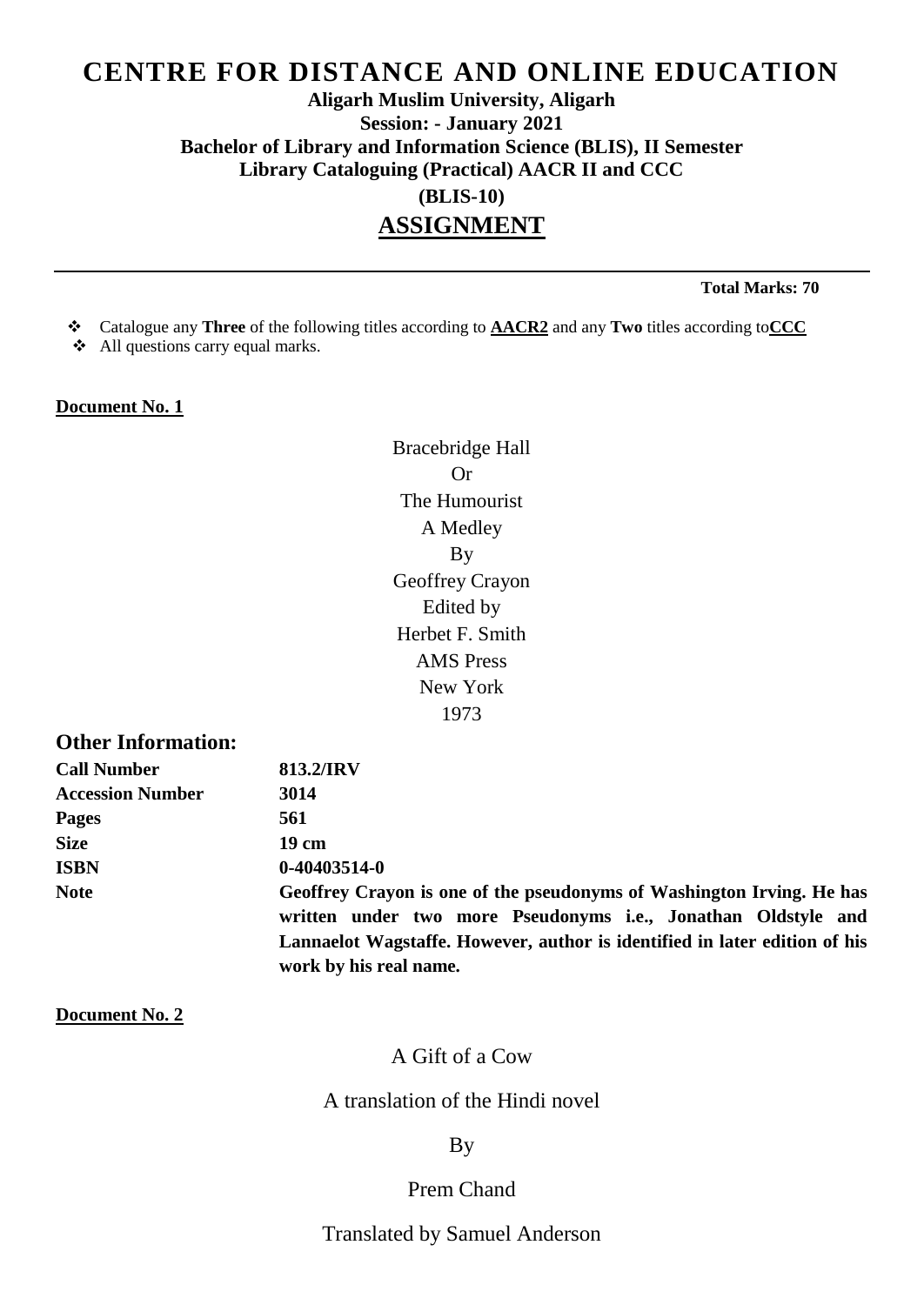## George Allen And Unwin Press

1968

| <b>Other information:</b> |                                          |  |
|---------------------------|------------------------------------------|--|
| <b>Call Number</b>        | O152,3M84,3N68                           |  |
| <b>Accession Number</b>   | 3678                                     |  |
| <b>Pages</b>              | 280                                      |  |
| <b>Size</b>               | $22 \text{ cm}$                          |  |
| <b>Note</b>               | <b>Prem Chand has also written books</b> |  |
|                           | under the name Nawab Rai.                |  |
|                           | His Real name is Dhanpat Rai.            |  |

#### **Document no. 3-**

Principles of Psychology

By

Prof. Richard Hayness Dr. Mitchell Winkinson Dr. David Peterson Dr. Daniel Gilbert

## Edited by Robert A Brown

## Second edition

## J K Lippincott Company New York 1982

#### **Other information:**

| <b>Call Number</b>           | <b>SN82</b>  |
|------------------------------|--------------|
| <b>Accession Number 5819</b> |              |
| Pages                        | xviii, 650p. |
| Size                         | 20 x 16 cm   |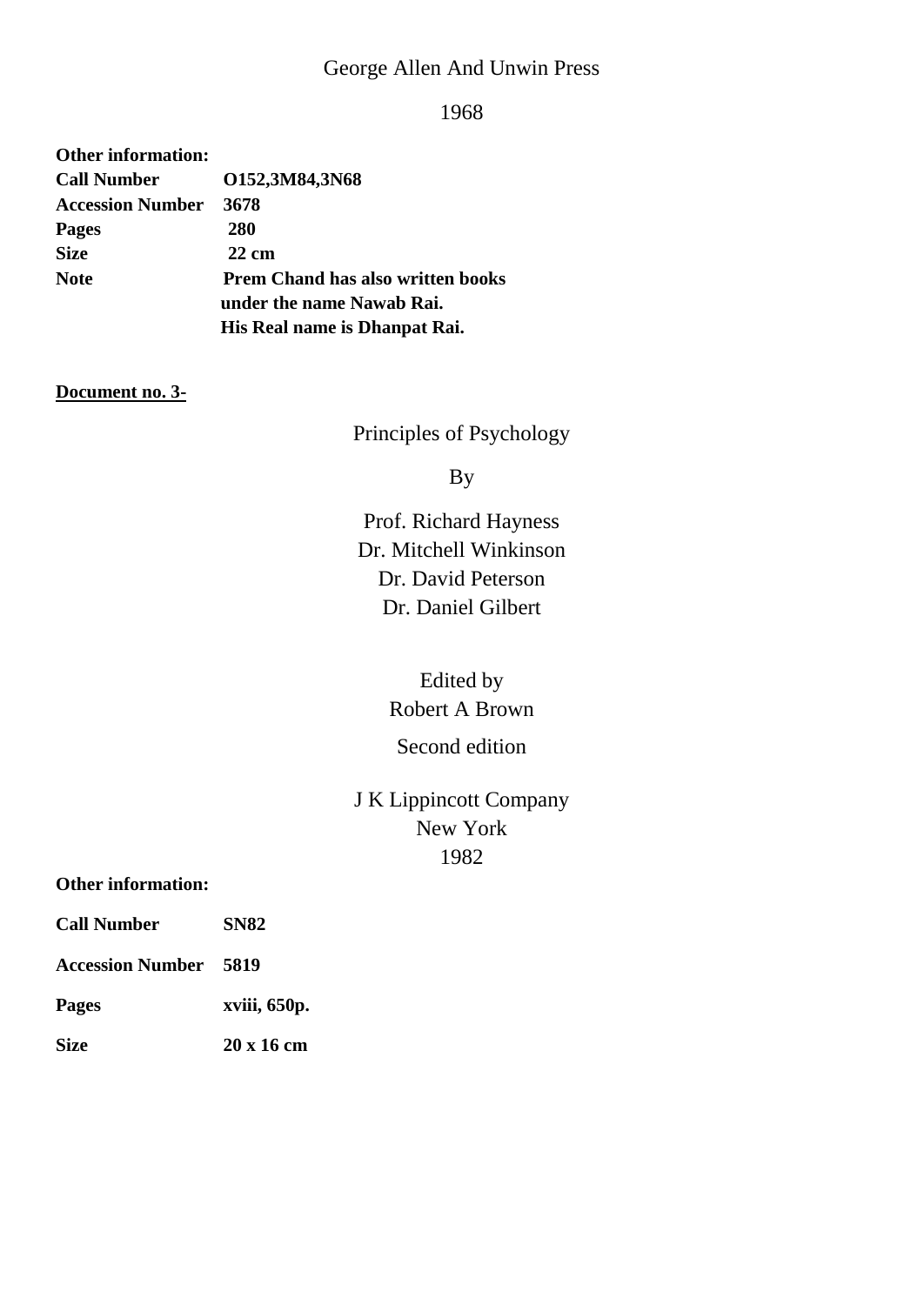### PRINCIPLES OF GUIDED MISSILE DESIGN

## By GRAYSON MERILL and A.J. POMERSON (4 Volumes)

- V.1: Aerodynamic and Propulsion
- V. 2: Space Flight
- V. 3: Structure and Design practice
- V. 4: Operations Research

#### **Other information:**

| <b>Call Number</b>              |                                    | D58:4 N91.1, N91.4 |  |
|---------------------------------|------------------------------------|--------------------|--|
| <b>Accession Number 12112-3</b> |                                    |                    |  |
| <b>Size</b>                     | 25 cm.                             |                    |  |
| <b>Year of Publication</b>      |                                    |                    |  |
| Vol. I                          | 1991                               |                    |  |
| Vol. II                         | 1992                               |                    |  |
| Vol. III                        | 1993                               |                    |  |
| <b>Note</b>                     | 1. Volume 2 is not in the library  |                    |  |
|                                 | 2. Volume 4 is yet to be published |                    |  |

#### **Document no. 5-**

#### BEST SHORT STORIES

Edited By Samuel Dickinson Penguin Press Sydney 1935

### **Other information:**

| 0111, 3Xm29N35                   |
|----------------------------------|
| <b>Accession Number</b><br>-5678 |
| xx, 240                          |
| 20 cm.                           |
|                                  |